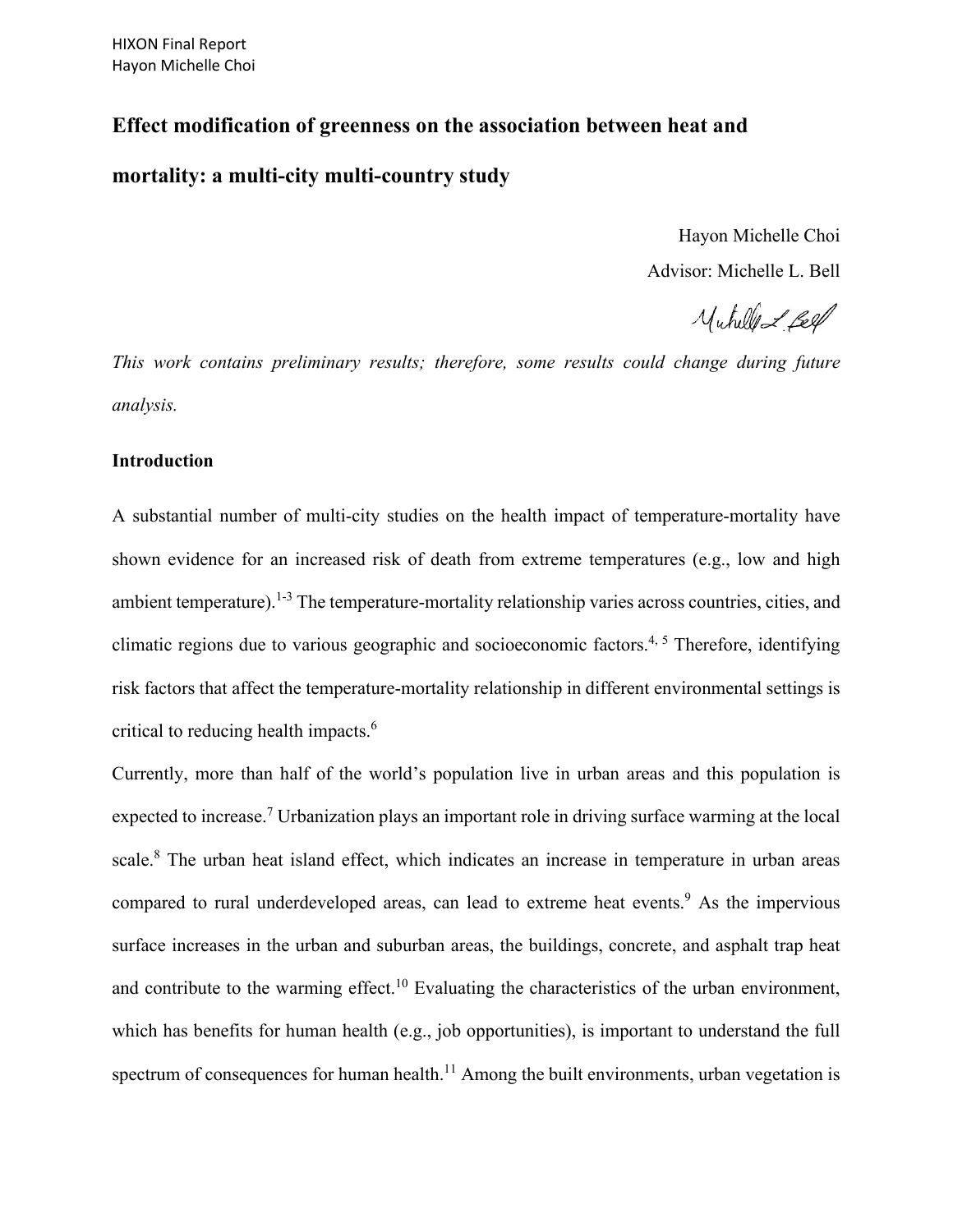recognized as a crucial factor for changing the micro- and meso- climate.<sup>12</sup> Vegetation lowers the temperature close to the surface through shading, evapotranspiration, and absorbing solar radiation through photosynthesis.<sup>13</sup>

Greenspace such as urban parks, and diversity of vegetation could increase the cooling effect and lessen the heat storage through evapotranspiration.<sup>14, 15</sup> The effectiveness of green infrastructure in reducing urban thermal islands has been demonstrated through measurements (e.g., field measurements, scale models, and thermal remote sensing), and computer simulation.<sup>16-18</sup> According to a review study,<sup>19</sup> green infrastructures (trees, parks, forests, and green roofs) have a higher level of thermal comfort than other urban spaces. Another study has shown that thermal comfort and the reduced urban heat island effect of urban greenspace (UGS) depend on its size and shape. That study showed that the cooling effect of a UGS is directly correlated with its vegetation cover and tree shade area.<sup>20</sup>

In addition to the impact of greenness on temperature, there is increasing evidence that greenness (e.g., urban parks) is associated with improved health.<sup>21-23</sup> Specifically, greenness can increase mental health and well-being, physical activity, and social cohesion. Urban greenspace could affect peoples' daily indoor/outdoor activity patterns, which in turn could impact how ambient environmental exposures such as temperature affect health. Urban greenness can modify the ambient temperature and atmospheric moisture, which may change the temperature-related health risks, with differences across cities and countries.<sup>24</sup> Therefore, research is needed to understand how greenspace in urban areas can modify the relationship between heat and health. To understand this issue, data from a large number of cities are needed to provide the heterogeneity of urban greenness. Therefore, we aimed to explore the effect of urban greenspace on heat-mortality association in a multi-city, multi-country dimension.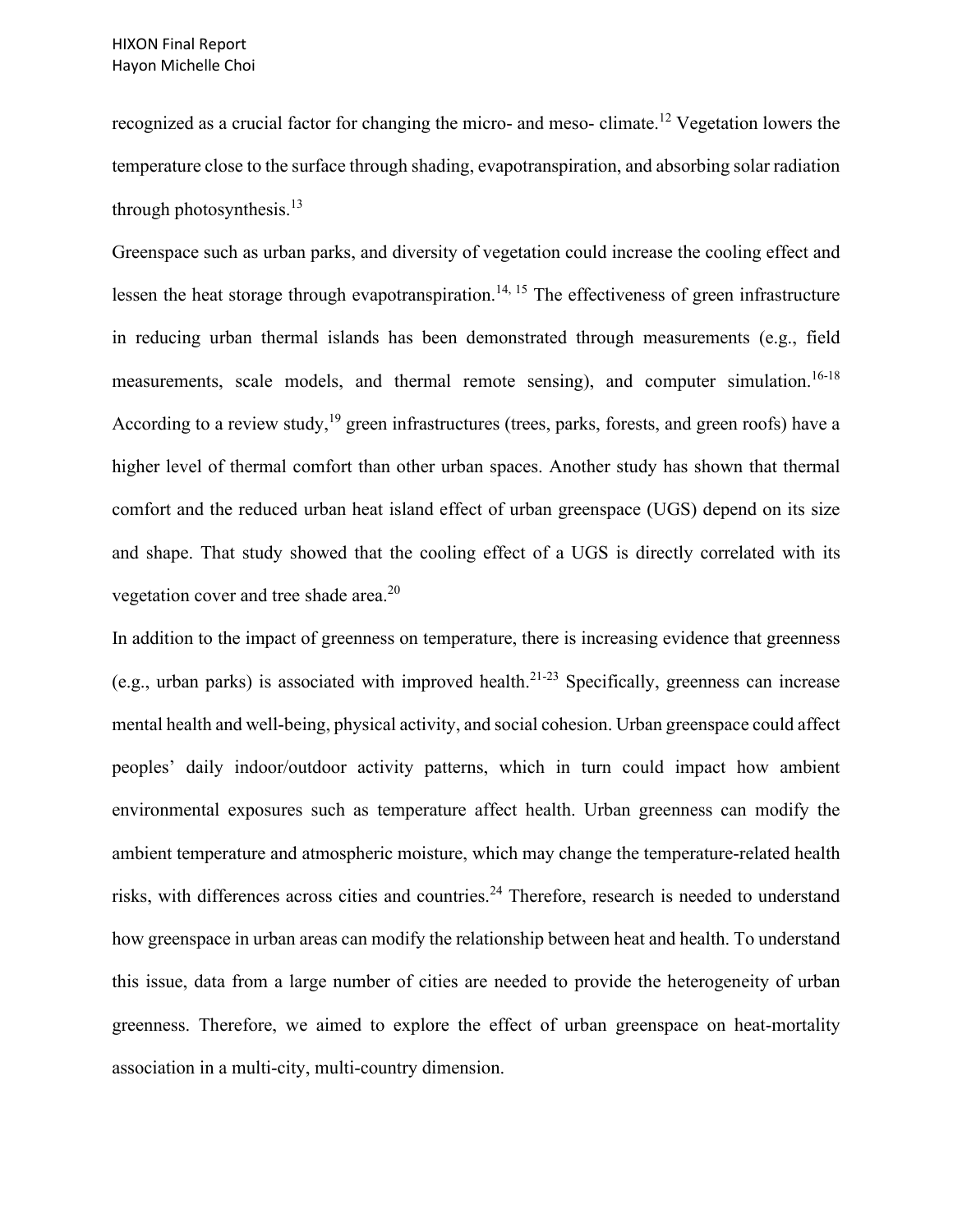## **Methods**

#### *Data Collection*

We used daily time-series data of the Multi-Country Multi-City (MCC) Collaborative Research Network (MCC) study, which has been described in previous publications.<sup>25-28</sup> We obtained daily time-series data of mortality (all-cause/ respiratory/ cardiovascular) and daily mean temperature for each of 512 cities in 34 countries. For each location, daily mortality counts were analyzed for all causes or non-external causes only (ICD-9 codes 0 to 799 and ICD-10 codes A0 to R99), and the two main causes of death: respiratory disease (ICD-10 codes J00 to J99) and cardiovascular disease (ICD-10 codes I00 to I99) were obtained. The availability of cause-specific mortality data varied by country. The study periods varied depending on country, ranging from 4 to 19 years. Details of the dataset (country name, the number of cities, and the study period for each country) are listed in Table 1.

#### *Greenspace*

For each city, we estimated greenness using the Enhanced Vegetation Index (EVI) from the Moderate Resolution Imaging Spectroradiometer product MOD13Q1 (NASA, 2020). We also examined the Normalized Difference Vegetation Index (NDVI) for supplementary analysis. NDVI is calculated as the difference between the near-infrared and visible reflectance divided by the sum of those two (i.e., NDVI=(NIR-RED)/(NIR+RED)).<sup>29</sup> The NDVI ranges from -1 to +1 with higher values indicating denser vegetation and a value of 0 or below indicating non-vegetated areas (e.g., rock, barren, waterbody features).<sup>30</sup> The calculation of EVI is similar to NDVI but corrects for bias caused by the particles in the air, ground cover below the vegetation, and areas with large amount of chlorophyll.<sup>31</sup> The EVI is calculated as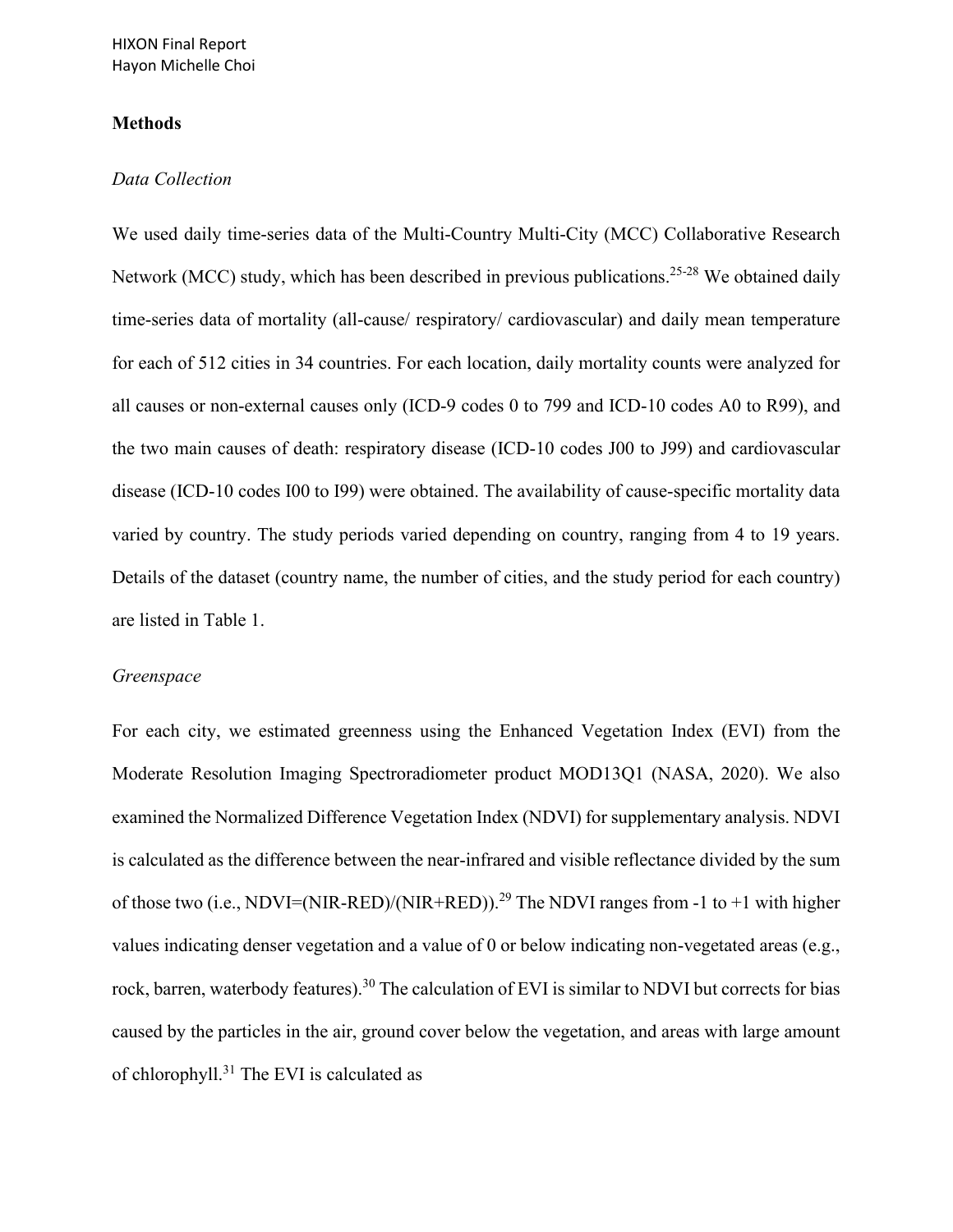$$
EVI = G[(NIR - RED)/(NIR + C_1RED - C_2blue + L)]
$$

, where *G* is a gain factor, blue is the reflectance in the blue band of MOD13Q1, *L* is the canopy background adjustment addressing differential and non-linear near-infrared and red radiant transfer through a canopy, and  $C_1$  and  $C_2$  are the coefficients of the aerosol resistance terms using the blue band for correcting for aerosol influences in the red band.32 MOD13Q1 uses 1 for *L*, 6 for *C1*, 7.5 for *C2*, and 2.5 for *G*. 32

MOD13Q1 is generated for every 16 days at 250-meter spatial resolution. The city-specific EVI and NDVI values were calculated for every 16 days during the period for which the MCC data (e.g., meteorological data, health data) were available. We estimated the average EVI for every city using the pixel values within and surrounding the city's boundary. The average of the calculated EVI values through the observation period was used as the representative greenness index of each city. Multiple data sources including the U.S. Census Bureau, Statistics Canada, and the Database of Global Administrative Areas provided the GIS shapefile data for the boundaries of cities. We conducted mosaicking and reprojecting of MOD13Q1 product tiles using Google Earth Engine and the calculation for the city-specific EVI calculation was performed by the R statistical program. Hereafter, we refer to EVI as "greenspace" or "greenness". Sensitivity analysis was conducted using similar calculations to estimate NDVI as an alternate metric for greenspace to facilitate comparison with earlier studies.

#### *Data Analysis*

We conducted a two-stage seasonal analysis using time-series data from the 512 cities in the 34 countries. In the first stage, we applied a time series model separately for each city to estimate the city-specific heat-mortality relationship. These estimated relationships were then pooled in the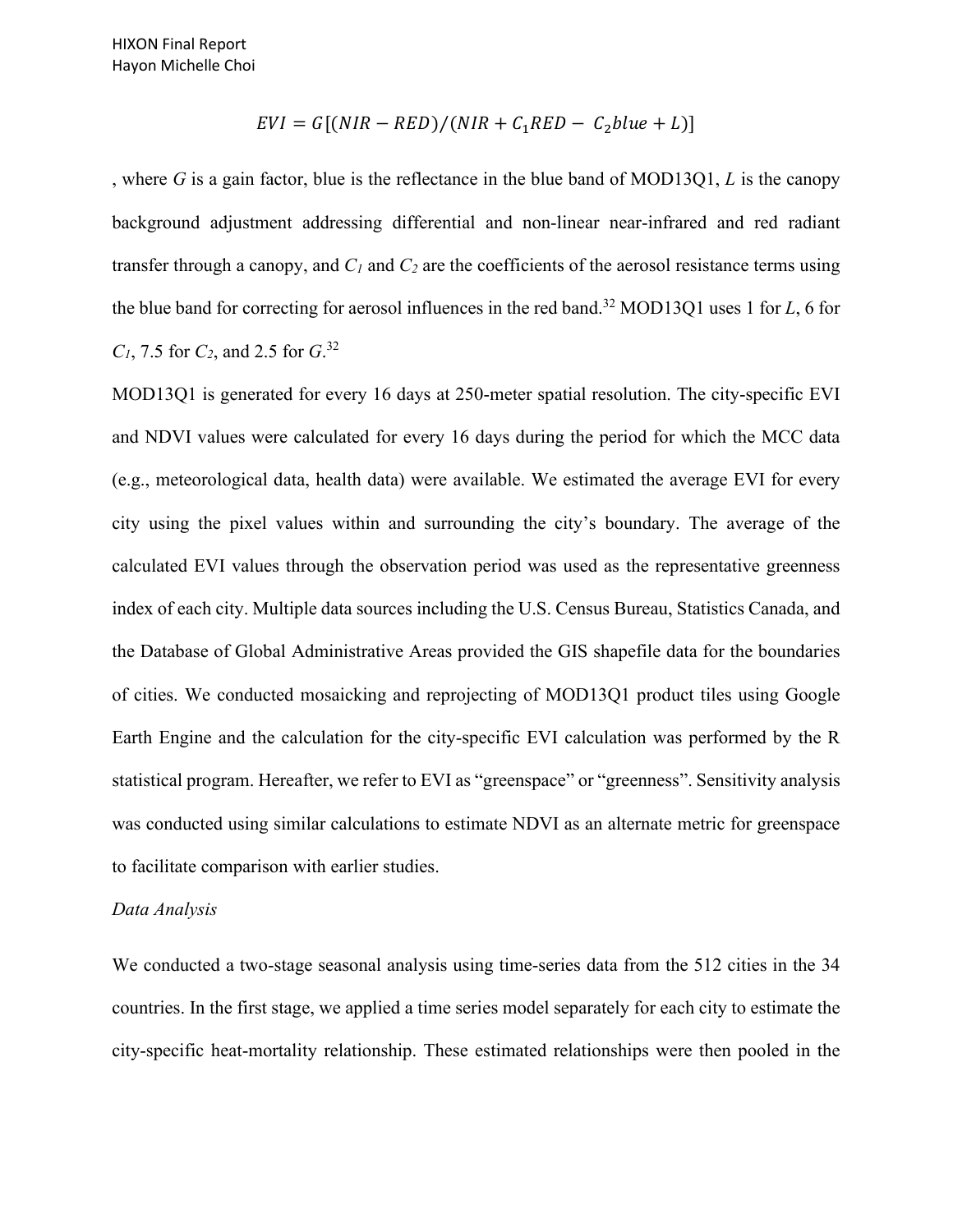second stage to generate an overall estimate of the heat-mortality association, accounting for potential effect modification by greenness. This approach has been described previously.<sup>26, 33</sup>

#### **First-stage analysis (city-specific temperature-mortality associations)**

We applied quasi-Poisson regression separately in each city to derive estimates of the city-specific heat-mortality association during the summer months. In this first-stage analysis, seasonality was controlled using a natural cubic B-spline of day of the year with equally spaced knots and 4-degree of freedom (df). A linear interaction between this spline functions and year was used. Long-term trend was controlled using a natural cubic B-spline with 1 degree of freedom per ten years, and an indicator for day of the week was also added in the model. A distributed lag non-linear model (DLNM) was applied to describe the non-linear exposure-response relationship and non-linear lagresponse relationship. Specifically, we selected cross-basis for exposure with a quadratic B-spline for the exposure-response with two internal knots placed at the  $50<sup>th</sup>$  and  $90<sup>th</sup>$  percentiles of cityspecific summer temperature distributions, and a natural cubic B-spline for the lag-response with an intercept, and two internal knots placed at equally spaced values in the log scale. A lag period of 10 days was selected to capture the delay in the effects of extreme heat. Choices of modelling assumptions and lag days are based on a previous multi-country scale studies.<sup>28, 34</sup> The first-stage analysis was performed with the R packages *dlnm*. 35

## **Second-stage pooled analysis (effect modification by greenspace)**

In the second stage analysis, we pooled the overall cumulative city-specific estimates of first-stage using R package *mvmeta*. <sup>36</sup> To estimate the modifying effects of greenspace, we considered greenspace as a continuous variable while adjusting for city-specific average temperature, cityspecific temperature range, and an indicator for country as meta-predictors in a multivariate meta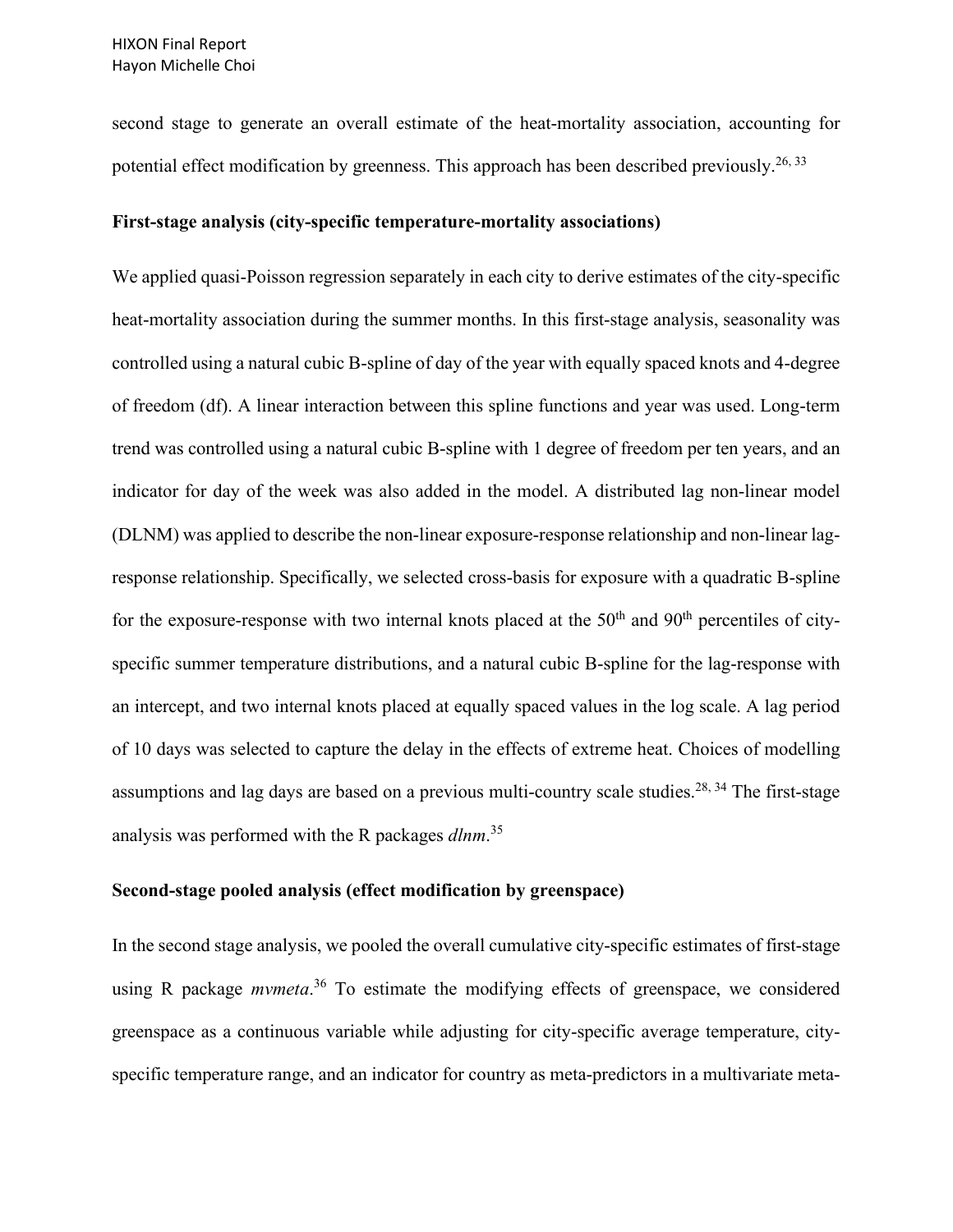regression. We derived the best linear unbiased prediction (BLUP) for the exposure-response associations. The minimum mortality temperature (MMT) for each city, which corresponds to the temperature with the minimum risk of mortality, was derived from the BLUP of time-varying overall cumulative exposure-response relationships in each city. We used these MMTs as reference values to calculate the relative heat risk, using re-centered quadratic B-spline basis for modelling exposure-response.

The heat-mortality associations were expressed as the percent change [95% confidence interval (CI)] in relative risk (comparing the  $99<sup>th</sup>$  temperature percentile to the MMT) associated with an interquartile range (IQR, for each city) increase in greenspace as measured by EVI. Analysis was also conducted separately for all-cause, respiratory, and cardiovascular mortality.

#### **Heat-mortality relative risk by greenspace**

We examined the overall heat-mortality risk by country for countries with more than 10 cities (12 countries in total). The heat-mortality effect estimates were assessed as the first-stage analysis for each city, generating the relative heat risk comparing risk of mortality at the 99<sup>th</sup> percentile of temperature to the MMT for each city. Then effect estimates were pooled for each country, considering city-specific average temperature and city-specific temperature range as metapredictors, to generate an overall heat-mortality association for each country. We plotted the pooled heat relative risk in each country and green space in each country.

For sensitivity analysis we presented the heat risk in various ways, comparing risks of mortality: 1) at the 99<sup>th</sup> temperature percentile compared to the  $75<sup>th</sup>$  temperature percentile for each city, and 2) at 28.66  $\mathbb{C}^{\circ}$  (the 99<sup>th</sup> temperature percentile averaged across all cities) compared to 24.84  $\mathbb{C}^{\circ}$ (the  $75<sup>th</sup>$  temperature percentile averaged across all cities). The first of these approaches considers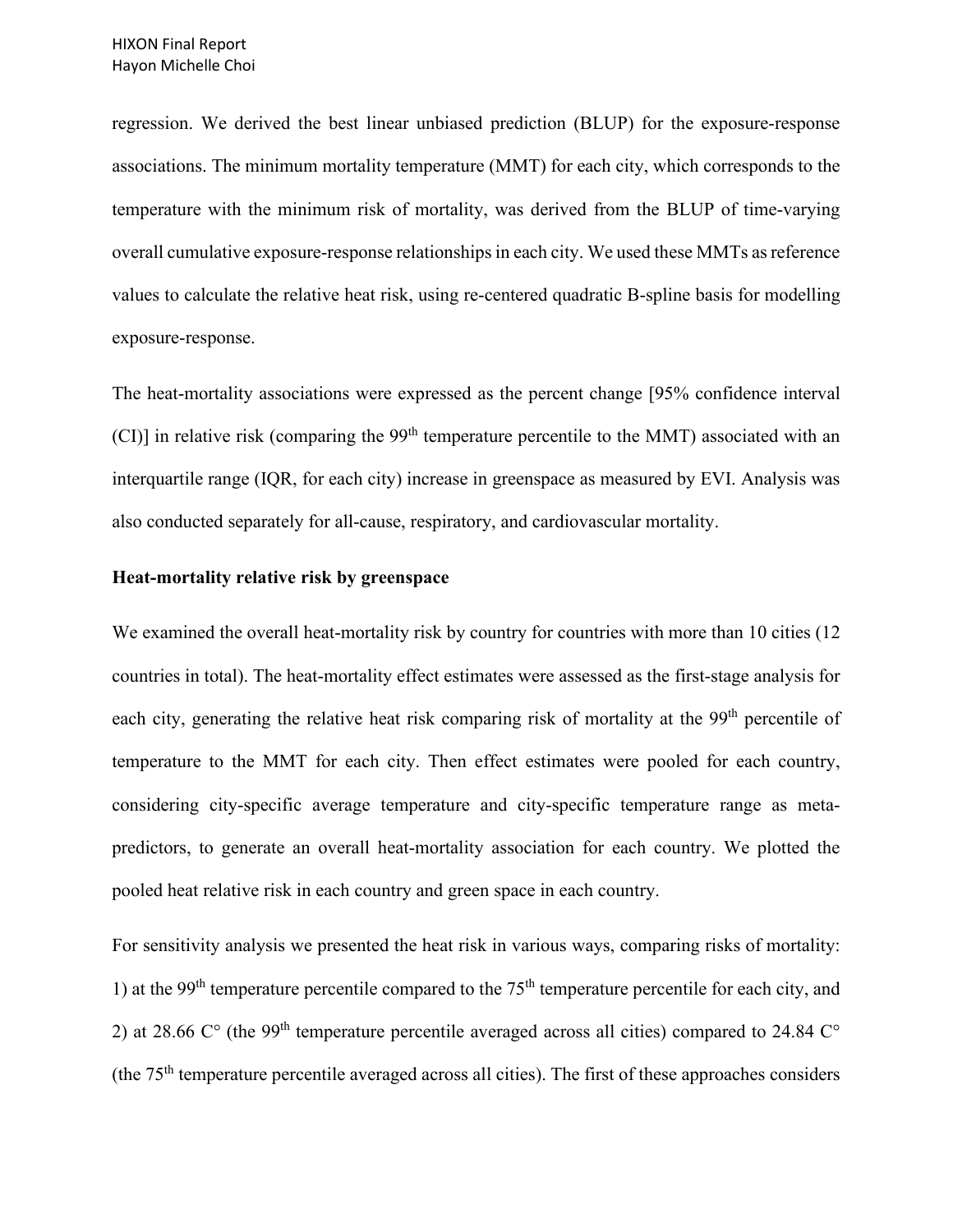relative heat comparisons, considering temperature values specific to the distribution of temperature within each city, whereas the second considers absolute heat comparisons. These risks have different interpretations for adaptation.<sup>38</sup> Also, we assessed NDVI as an effect modification for heat-mortality relationship as another indicator of greenspace.

This study was approved by the Behavioural & Social Sciences Ethical Review Committee, University of Queensland.

## **Results**

This study included 512 cities and covered the period from 2000 to 2018 during the warm seasons (four warmest months for each city), with different years for different regions based on data availability (Table 1). The mean temperature was highest for Thailand at 28.81°C and lowest for Estonia at 15.37°C. Based on the cities included, Greece had the highest daily death counts for allcause and cardiovascular mortality for a single city (74.5 and 34.5 deaths/day, respectively), and Japan had the highest daily mean respiratory mortality counts when averaging across 47 cities (8.2 deaths/day).

| Study<br>Number<br>Country/ |                |           | Temperature °C |                     | Deaths/day [mean across cities] |                |                          |
|-----------------------------|----------------|-----------|----------------|---------------------|---------------------------------|----------------|--------------------------|
| region                      | of cities      | Years     | Mean $(s.d.)$  | Minimum,<br>Maximum | all-cause                       | cardiovascular | respiratory              |
| Argentina                   | $\overline{2}$ | 2005-2015 | 23.63(0.21)    | 23.62, 23.65        | 63.3                            |                |                          |
| Australia                   | 3              | 2000-2009 | 22.39(1.88)    | 20.48, 24.23        | 44.5                            |                |                          |
| <b>Brazil</b>               | 18             | 2000-2011 | 26.04(2.39)    | 20.81, 29.06        | 34.9                            |                |                          |
| Canada                      | 24             | 2000-2015 | 17.29(1.99)    | 14.51, 21.22        | 12.5                            | 4.0            | 1.0                      |
| Chile                       | 4              | 2000-2014 | 19.24(2.49)    | 17.48, 21.01        | 51.4                            |                | $\overline{\phantom{0}}$ |
| China                       | 12             | 2000-2015 | 24.77 (3.37)   | 17.64, 28.20        | 27.6                            | 10.4           | 2.8                      |
| Colombia                    | 5              | 2000-2013 | 23.86 (5.92)   | 14.07, 28.71        | 33.2                            | 9.2            | 3.6                      |
| Costa Rica                  |                | 2000-2017 | $23.33(-)$     |                     | 4.7                             | 1.4            | 0.4                      |
| Czech<br>Republic           | $\overline{4}$ | 2000-2015 | 17.56(0.90)    | 16.62, 18.73        | 20.5                            | 9.8            | 1.1                      |

**Table 1. Summary of the study periods, number of deaths/day, and mean temperatures in the 34 countries/regions.**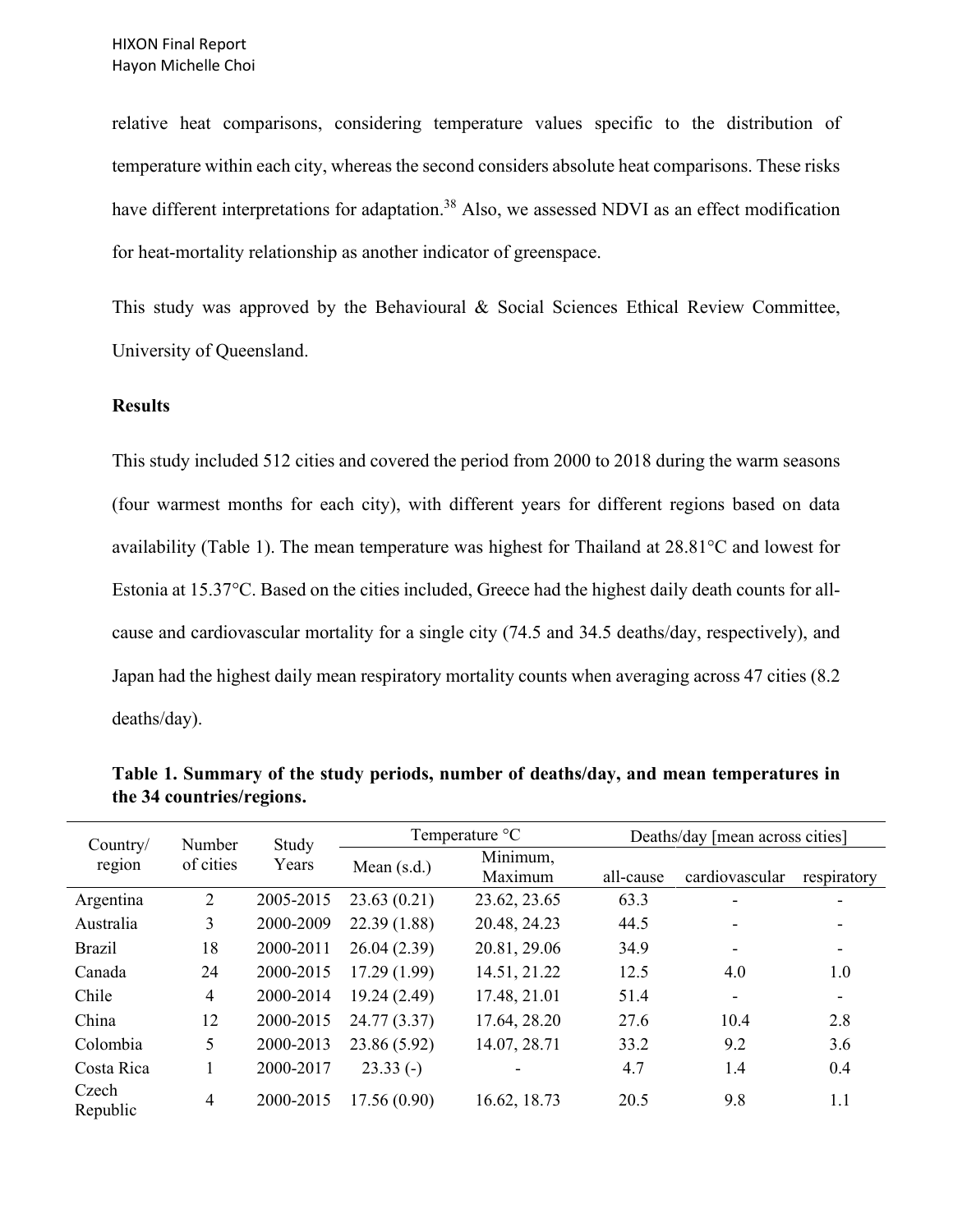HIXON Final Report Hayon Michelle Choi

| Ecuador      | $\overline{2}$ | 2014-2018 | 21.49(8.21)  | 15.69, 27.29 | 31.2 | 9.1  | 3.8 |
|--------------|----------------|-----------|--------------|--------------|------|------|-----|
| Estonia      | 3              | 2000-2018 | 15.37(0.33)  | 15.02, 15.68 | 5.5  | 2.7  | 0.1 |
| Finland      | 1              | 2000-2014 | $15.93(-)$   |              | 19.3 | 6.8  | 0.9 |
| France       | 18             | 2000-2014 | 19.32(2.03)  | 16.69, 23.21 | 15.6 | 3.8  | 0.8 |
| Germany      | 1              | 2000-2015 | $17.51(-)$   |              | 14.3 |      |     |
| Greece       | 1              | 2001-2010 | $27.15(-)$   |              | 74.5 | 34.5 | 7.1 |
| Guatemala    | 1              | 2000-2016 | $20.47(-)$   |              | 21.4 |      |     |
| Iran         | 1              | 2002-2015 | $25.88(-)$   |              | 33.5 | 10.7 | 1.6 |
| Italy        | 12             | 2006-2015 | 24.07(0.75)  | 22.95, 25.37 | 12.5 |      |     |
| Japan        | 47             | 2000-2015 | 24.99 (1.58) | 19.89, 28.22 | 56.9 | 15.6 | 8.2 |
| Korea        | 35             | 2000-2018 | 23.33(1.14)  | 19.46, 25.05 | 10.8 | 2.3  | 0.7 |
| Mexico       | $\overline{4}$ | 2000-2014 | 23.17(5.94)  | 15.74, 28.71 | 23.3 | 6.2  | 1.8 |
| Paraguay     | 1              | 2013-2016 | $28.62(-)$   |              | 7.7  | 2.6  | 0.6 |
| Philippines  | 3              | 2006-2010 | 28.67(1.27)  | 27.31, 29.83 | 27.4 | 8.1  | 3.1 |
| Portugal     | $\overline{4}$ | 2000-2018 | 23.54(3.95)  | 19.93, 29.12 | 29.8 | 9.7  | 3.1 |
| Puerto Rico  | 1              | 2000-2016 | $19.23(-)$   |              | 34.9 | 9.3  | 3.6 |
| Romania      | 6              | 2000-2016 | 22.03(3.44)  | 17.62, 28.16 | 7.3  |      |     |
| South Africa | 49             | 2000-2013 | 22.06(2.34)  | 15.04, 26.70 | 27.7 | 4.0  | 3.2 |
| Spain        | 37             | 2000-2014 | 23.17(2.44)  | 18.29, 27.17 | 6.5  | 2.1  | 0.7 |
| Switzerland  | $\overline{3}$ | 2000-2013 | 19.39(2.39)  | 17.11, 24.10 | 5.0  | 1.6  | 0.4 |
| Sweden       | $\overline{7}$ | 2000-2016 | 16.33(0.31)  | 15.96, 16.53 | 10.8 | 4.3  | 0.7 |
| Thailand     | 60             | 2000-2008 | 28.81(1.75)  | 16.41, 30.18 | 7.8  | 1.5  | 0.9 |
| Taiwan       | $\overline{3}$ | 2000-2014 | 28.54 (0.39) | 28.10, 28.82 | 43.2 | 8.9  | 4.4 |
| <b>UK</b>    | 52             | 2000-2016 | 16.34(1.87)  | 14.39, 28.29 | 8.6  | 2.7  | 1.1 |
| <b>USA</b>   | 95             | 2000-2006 | 23.49 (3.29) | 15.87, 29.69 | 19.1 | 5.7  | 1.7 |

*\*Note: "-" indicates there were no available dataset for the specific country/city. Not all countries have cause-specific data. s.d. for standard deviation.* 

For the study cities, Philippines had the highest greenspace mean value (EVI of 0.516), whereas Iran had the lowest greenspace value with 0.094 (Table 2). For NDVI, Japan had the highest mean value of 0.696, and Iran lowest at 0.131 (Table S1). UK had the highest variation of greenspace variation among cities with EVI of 0.461 (Minimum: 0.051, Maximum: 0.512), and Ecuador had the lowest variation with 0.027 (Minimum: 0.35, Maximum: 0.377 in Ecuador). Italy had the highest NDVI variation among cities with 0.593 (Minimum: 0.201, Maximum: 0.794), while Argentina had the lowest variation with 0.002 (Minimum: 0.558, Maximum: 0.56) (Table S2).

## **Table 2. Summary of the greenspace in the 34 countries/regions.**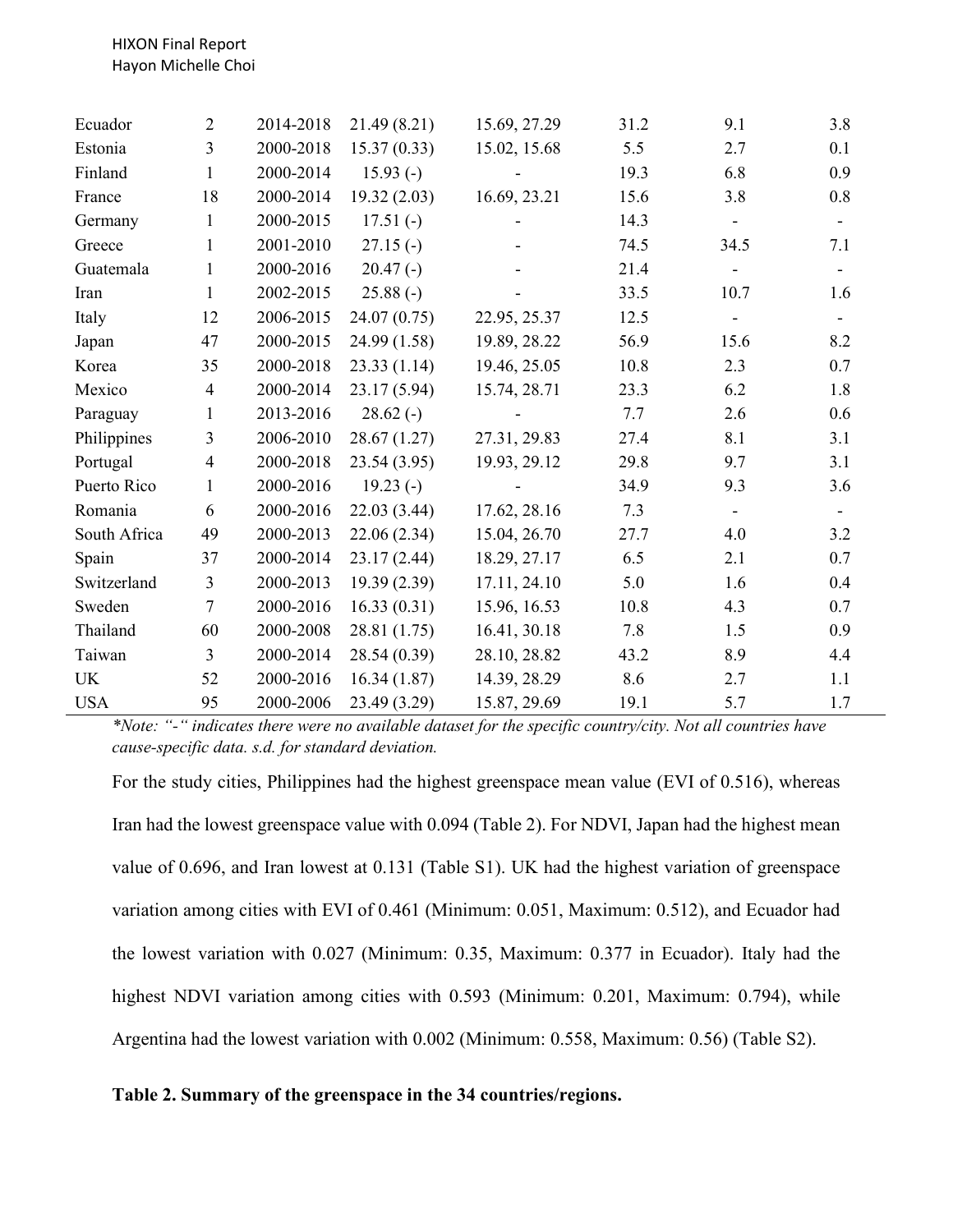|                | Greenspace    |                     |  |  |
|----------------|---------------|---------------------|--|--|
| Country/Region | Mean $(s.d.)$ | Minimum,<br>Maximum |  |  |
| Argentina      | 0.380(0.021)  | 0.365, 0.394        |  |  |
| Australia      | 0.221(0.104)  | 0.151, 0.341        |  |  |
| <b>Brazil</b>  | 0.286(0.076)  | 0.164, 0.404        |  |  |
| Canada         | 0.326(0.044)  | 0.250, 0.388        |  |  |
| Chile          | 0.194(0.053)  | 0.157, 0.231        |  |  |
| China          | 0.349(0.076)  | 0.192, 0.452        |  |  |
| Colombia       | 0.325(0.086)  | 0.199, 0.439        |  |  |
| Costa Rica     | $0.451(-)$    |                     |  |  |
| Czech Republic | 0.385(0.044)  | 0.327, 0.433        |  |  |
| Ecuador        | 0.364(0.019)  | 0.350, 0.377        |  |  |
| Estonia        | 0.364(0.081)  | 0.295, 0.454        |  |  |
| Finland        | $0.366(-)$    |                     |  |  |
| France         | 0.235(0.032)  | 0.179, 0.300        |  |  |
| Germany        | $0.314(-)$    |                     |  |  |
| Greece         | $0.119(-)$    |                     |  |  |
| Guatemala      | $0.454(-)$    |                     |  |  |
| Iran           | $0.094(-)$    |                     |  |  |
| Italy          | 0.316(0.117)  | 0.116, 0.516        |  |  |
| Japan          | 0.444(0.055)  | 0.256, 0.542        |  |  |
| Korea          | 0.421(0.080)  | 0.207, 0.504        |  |  |
| Mexico         | 0.213(0.058)  | 0.129, 0.267        |  |  |
| Paraguay       | $0.279(-)$    |                     |  |  |
| Philippines    | 0.516(0.112)  | 0.437, 0.595        |  |  |
| Portugal       | 0.283(0.071)  | 0.189, 0.344        |  |  |
| Puerto Rico    | $0.322(-)$    |                     |  |  |
| Romania        | 0.369(0.088)  | 0.271, 0.509        |  |  |
| South Africa   | 0.264(0.095)  | 0.082 0.454         |  |  |
| Spain          | 0.231(0.051)  | 0.170, 0.379        |  |  |
| Switzerland    | 0.391(0.105)  | 0.239, 0.547        |  |  |
| Sweden         | 0.353(0.022)  | 0.329, 0.373        |  |  |
| Thailand       | 0.411(0.059)  | 0.242, 0.555        |  |  |
| Taiwan         | 0.391(0.044)  | 0.342, 0.429        |  |  |
| UK             | 0.355(0.071)  | 0.051, 0.512        |  |  |
| <b>USA</b>     | 0.371(0.082)  | 0.142, 0.488        |  |  |

*\*Note: "-" indicates there was only one city for the specific country. s.d. for standard deviation. Mean values refer to the average of city-specific values for cities within each country/region. Minimum and maximum refer to the lowest and highest city-specific values for cities within that country/region.*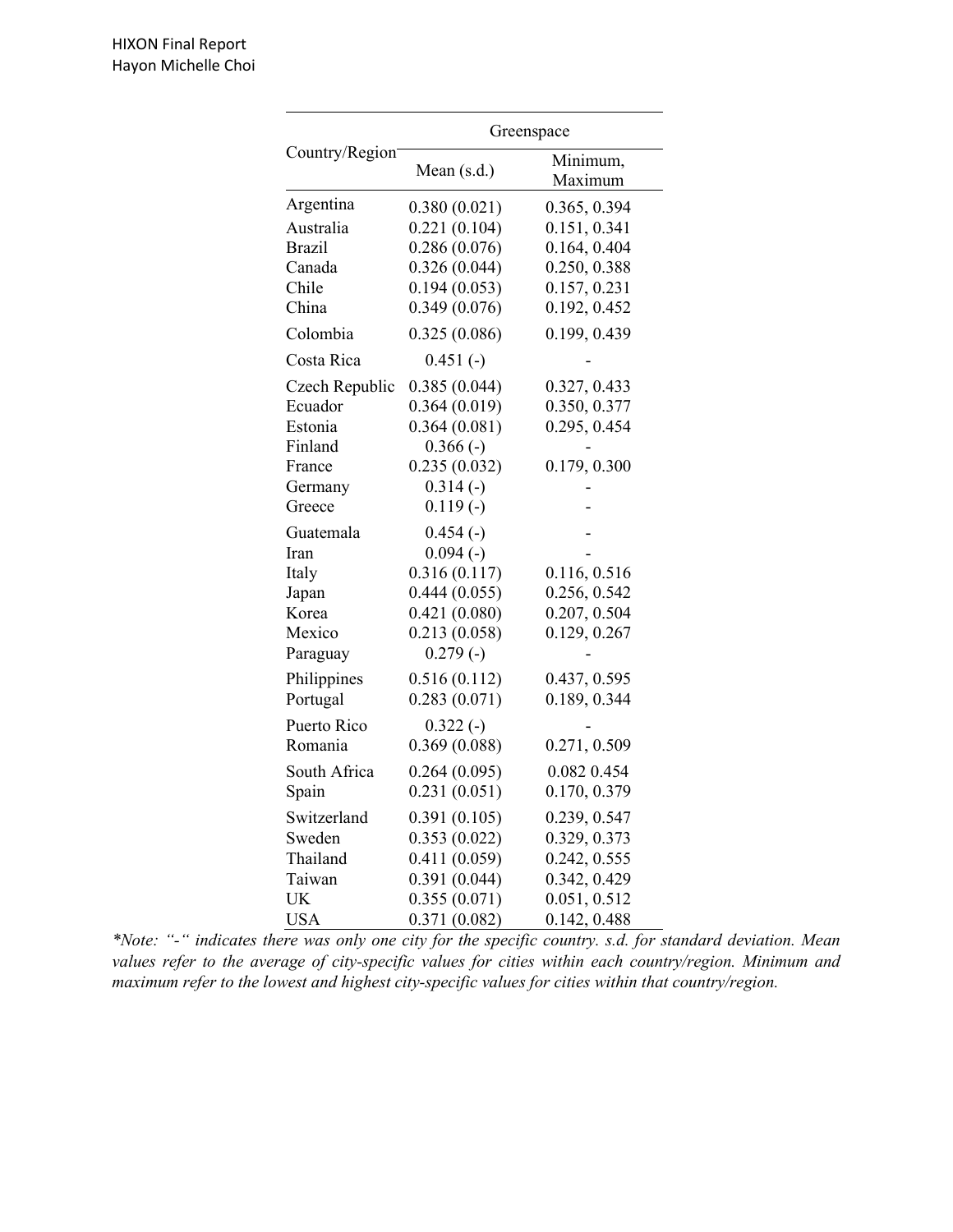

**Figure 1. Map of the 512 cities/location included in the analysis**

*Note: The locations represent metropolitan areas, provinces, or larger areas from 34 countries. The colors represent different ranges of average daily mean temperature shown in Table 1; the size of the circles indicate the average greenspace value (EVI) shown in Table 2.* 

The geographical distribution, average mean temperature, and mean greenspace values (EVI) of

the 512 locations represent the various regions included in this study, which include different

climatic conditions from Northern Europe to Southeast Asia (Figure 1). Greenspace levels differed

by location. The mean NDVI values for each location are displayed in Figure S1.



**Figure 2. Relative risk of mortality comparing the 95th percentile of temperature to the MMT, by greenspace value (EVI) for 12 countries and overall.**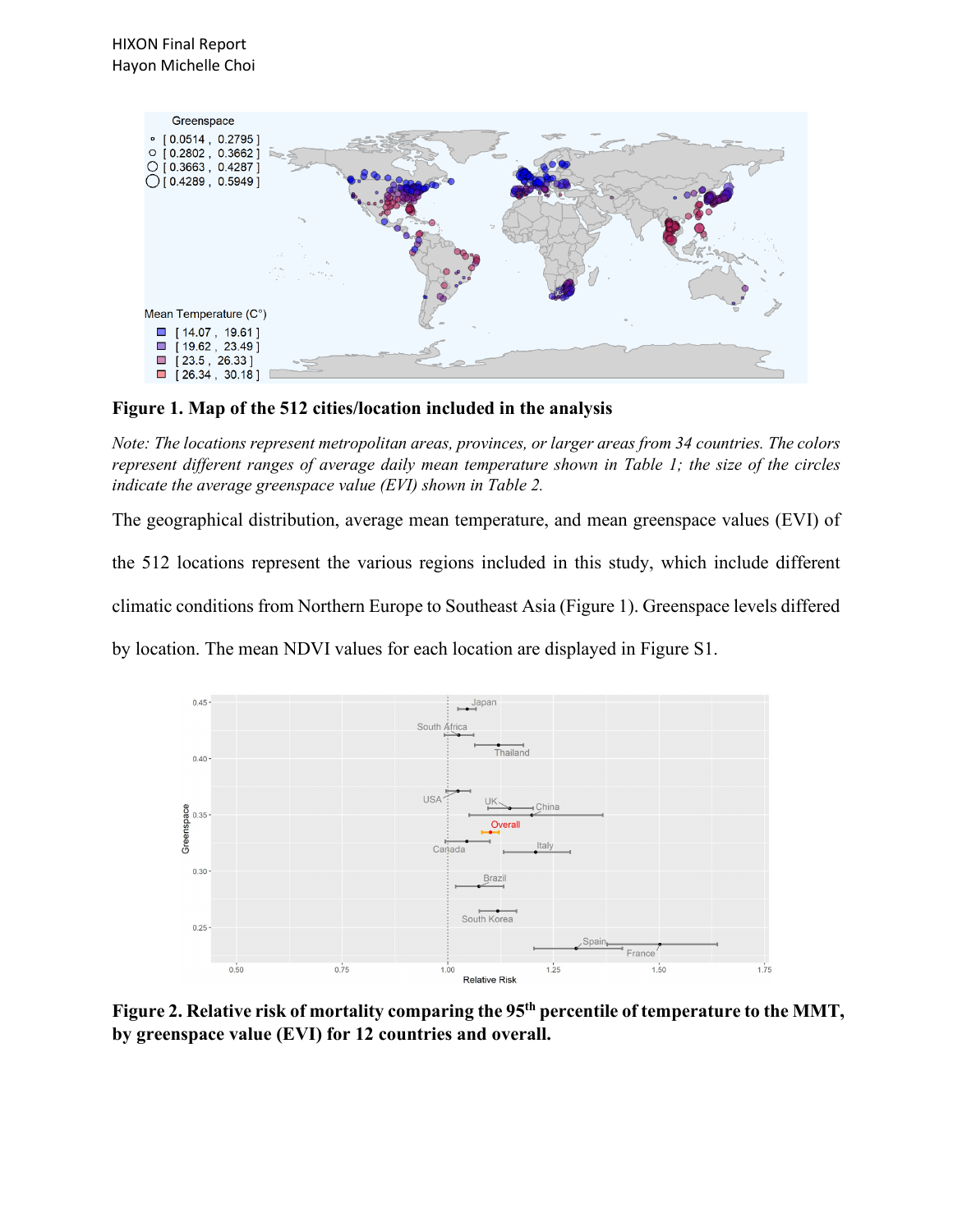*Note:* Each country-specific value represents the overall estimate across all study cities in that country. The Overall value represents the estimate across all countries. Horizontal lines reflect 95% confidence intervals.

The relative risk for heat was generally higher among countries with low greenspace values (Figure 2). Japan with a high greenspace value showed low heat risk (Greenspace EVI: 0.44, Heat Risk (CI): 1.046 (1.024, 1.067)), whereas Spain and France with low greenspace values represented high heat relative risk (EVI: 0.23, Heat Risk (CI): 1.301 (1.198, 1.413) in Spain, EVI: 0.23, Heat Risk (CI): 1.502 (1.377, 1.638) in France). The same pattern was observed for NDVI and heat relative risk (NDVI: 0.69 for Japan, NDVI: 0.38 for Spain, and NDVI: 0.39 for France) (Figure S3).



# **Figure 3. Pooled mortality relative risk for different level of greenspace**

*Note:* The pooled relative risk curve is centered by the greenspace median value (0.35). Shaded grey shape reflects the 95% confidence intervals.

The pooled relative risk for different level of greenspace is represented in Figure 3. Increasing EVI

from 0.35 (mean value) to 0.49 (IQR= 0.14) is associated in decreasing the heat-related RR (99th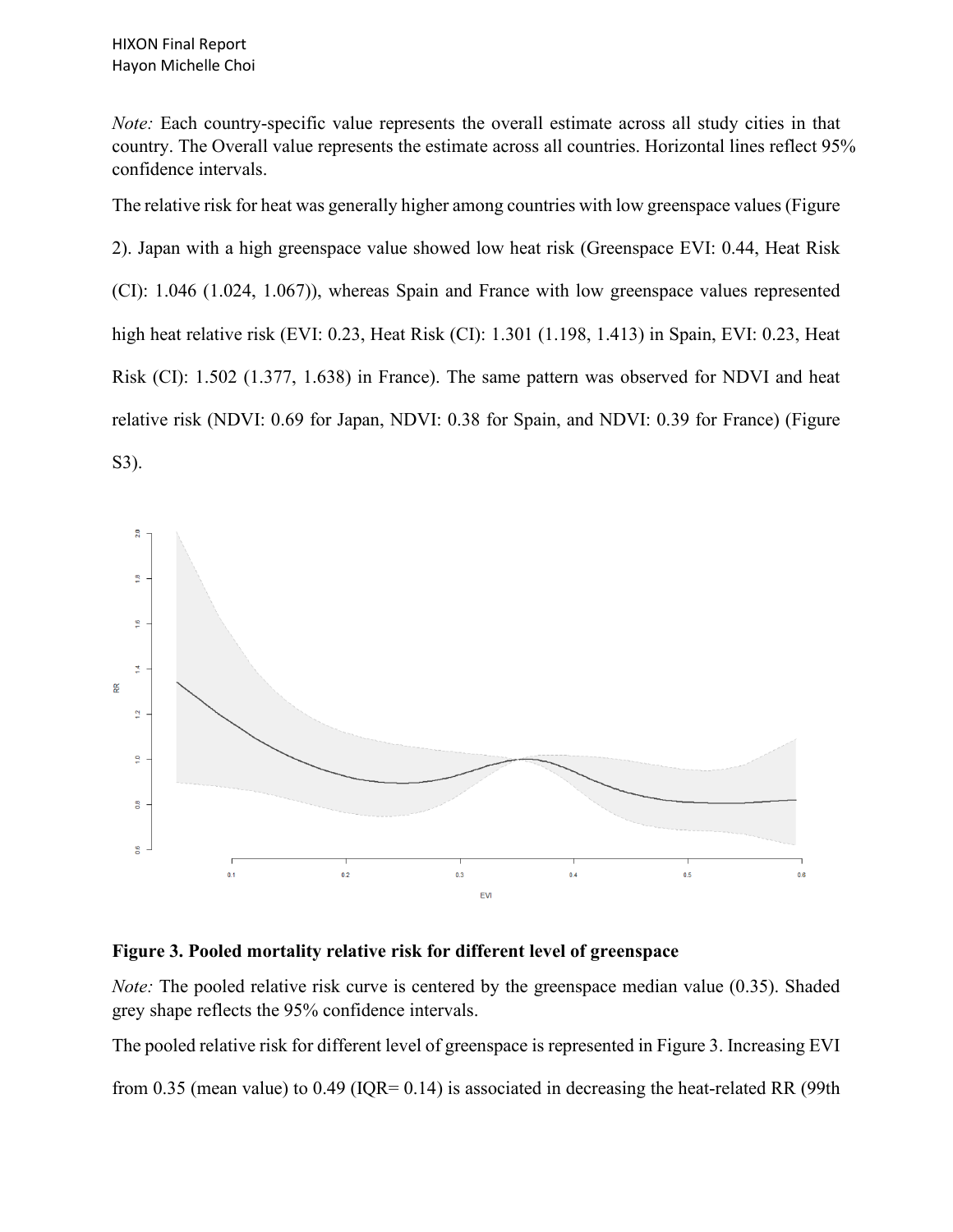temperature percentile vs minimum mortality temperature) from 1.001 (95%CI: 1, 1.002) to 0.810  $(95\%CI: 0.687, 0.955)$ . Also, increasing NDVI from 0.54 (mean value) to 0.73 (IQR= 0.19) is associated with a decrease in the heat-related RR (99th temperature percentile vs minimum mortality temperature) from 1.001 (95%CI: 1, 1.004) to 0.804 (95%CI: 0.677, 0.954).

Table 3 presents the effect modification by greenspace on the heat-mortality relationship expressed as the percent decrease in heat relative risk (comparing mortality risk at the 99th temperature percentile to the MMT, using city-specific values) for an IQR increase in greenspace (IQR for EVI: 0.148). There was a statistically significant effect modification for greenspace on heat-related mortality for all cause and cardiovascular mortality. One IQR increase in greenspace was associated with an 8.7% (95% CI: 1.6, 15.3; p-value 0.017) decrease in the heat-mortality relative risk comparing risk at the 99th temperature percentile to the MMT, and a 16.8% (95% CI: 3.1, 28.5; p-value 0.018) decrease in the heat-related relative risk for respiratory mortality.

## **Table 3. The overall effect modification of greenspace (EVI) on heat-mortality relationship**

| <i>Notes:</i> Results indicate % risk decrease in the relative risk comparing mortality risk at the 99th |
|----------------------------------------------------------------------------------------------------------|
| temperature percentile to the MMT, using city-specific values for an IQR increase in greenspace          |
| (IQR EVI: 0.148).                                                                                        |

|                          | Effect modification by greenspace $[%$ |
|--------------------------|----------------------------------------|
| Cause specific mortality | relative risk decrease (CI), p-value]  |
| A11                      | 8.7(1.6, 15.3), 0.017                  |
| Respiratory              | $16.8$ (3.1, 28.5), 0.018              |
| Cardiovascular           | $6.2$ (-6, 17), 0.301                  |

We conducted sensitivity analysis using NDVI, an alternative metric of greenness. The overall correlation between EVI and NDVI was 0.95. These greenness metrics were highly correlated at different temperature strata (high and low) as shown in Figure S2. Results for effect modification were similar using NDVI (Table S2). Also, the main results did not change significantly when using different temperature comparisons (relative temperature comparison of  $99<sup>th</sup>$  and  $75<sup>th</sup>$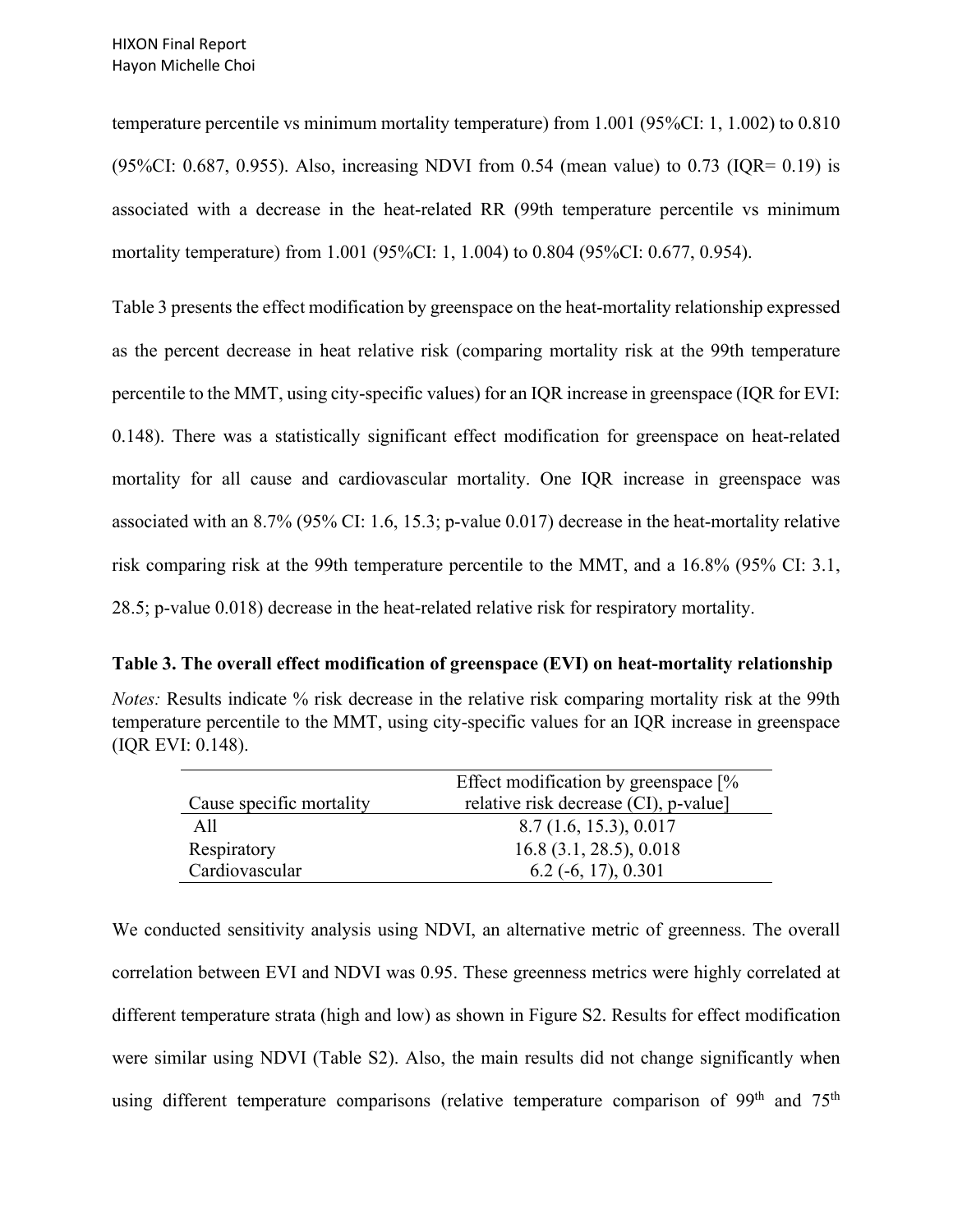percentiles and absolute temperature comparison of  $28.66^{\circ}$ C to  $24.84^{\circ}$ C) (Table S3). The results of sensitivity analysis were consistent in showing statistically significant effect modification by greenspace for all-cause and respiratory mortality.

#### **Discussion**

This study quantified the effect modification of greenspace on the heat-mortality relationship in various locations on a global scale. To our knowledge, this study is the largest epidemiological study investigating greenspace as an effect modifier of heat-related mortality. We found a statistically significant effect modification of greenspace on heat-related mortality for all-cause and respiratory mortality. Higher greenspace was associated with protective effects on heatmortality relationship for all-cause and respiratory mortality. Also, we compared various locations with different temperature levels and greenspace values. Overall, the total heat risk decreased as the greenspace values increased.

Our results are similar to previous studies on the effect modification of greenspace on the temperature-mortality association. A study in Ho Chi Minh City, Vietnam estimated that every 1 square-kilometer increase in greenspace per 1,000 people could prevent 7.4 heat-related deaths.<sup>39</sup> In 17 Chinese cities, the heat-mortality effects were higher in cities with a low proportion of greenspace.<sup>40</sup> Urban greenspace was found to have a mitigating effect on heat-related mortality in the elderly population in Lisbon, Portugal.<sup>41</sup> However, few studies were conducted on a multicountry scale and also the existing literature is largely on total mortality rather than cause-specific mortality. A multi-country analysis has shown low heat mortality effects in cities with higher green area (square meters per million persons).<sup>42</sup> This result is consistent with our finding of effect modification on heat-related all-cause mortality. This study assessed green area in year 2000 for only the metropolitan area for 340 cities in 22 countries. We calculated on a larger scale (512 cities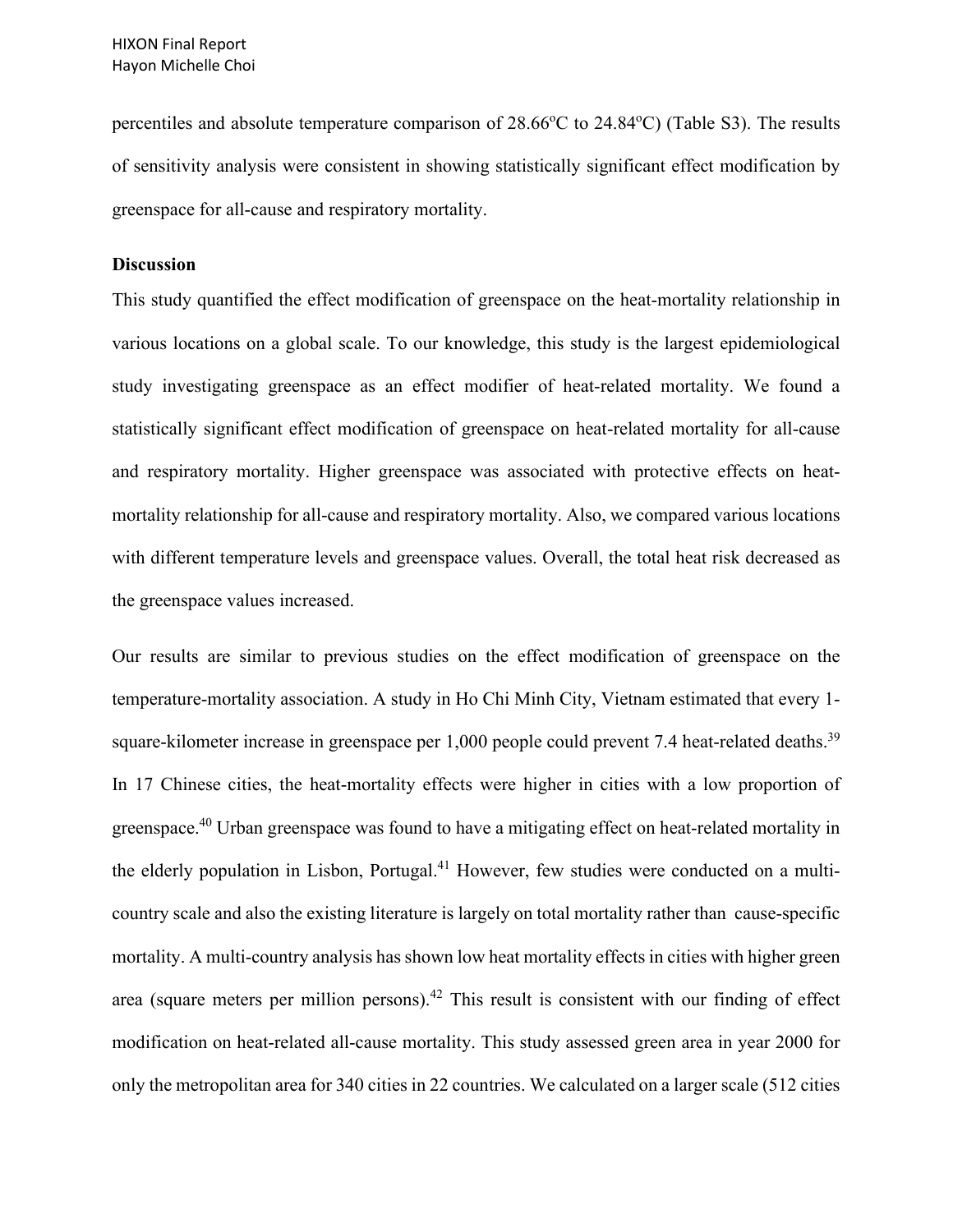in 34 countries) and used sophisticated green space values for each city during the study period. A study in Greater Athens Area, Greece, observed no effect modification of greenspace on temperature-mortality relationship for respiratory and cardiovascular mortality.<sup>43</sup>

Many studies have shown that greenspace is associated with all-cause, respiratory, cardiovascular, heat-related mortality.<sup>44-46</sup> A national cohort in Canada showed a decreased all-cause mortality risk of 8-12% per IQR in exposure to greenspace (NDVI).<sup>44</sup> Also, the risk for respiratory and cardiovascular mortality decreased with increasing greenness with adjustment of socioeconomic and air pollution variables. Villeneuve et al. showed that higher greenspace exposure (NDVI within 500 m of residence) was associated with reduced non-accidental mortality, and the strongest association was found for respiratory disease mortality, while controlling for ambient air pollution in Ontario, Canada.<sup>45</sup> A cohort study in the USA found that greenness was associated with reduced overall, cancer, respiratory and kidney disease mortality, and no association with other causes including cardiovascular disease.<sup>46</sup> Studies found that higher exposure to greenspace was associated with decreased levels of depression, anxiety, and stress.<sup>47-49</sup> Moreover, higher greenspace is associated with higher levels of social engagement; reduces air pollution such as particulate matter, sulfur dioxide  $(SO_2)$ , and carbon monoxide; and alleviates thermal discomfort during heat stress.<sup>50-52</sup> These mechanisms could relate to our study results, where we found effect modification of the greenspace-heat association in all-cause and respiratory mortality. Greenspace affects various causes of mortality through mental health, social engagement, physical activity, and air pollution. This could link to possible effect modification of the temperature-mortality relationship.

The study results suggest that higher greenspace results in protective effects on heat-related mortality in most regions. The total heat-related mortality attributable fraction increased as the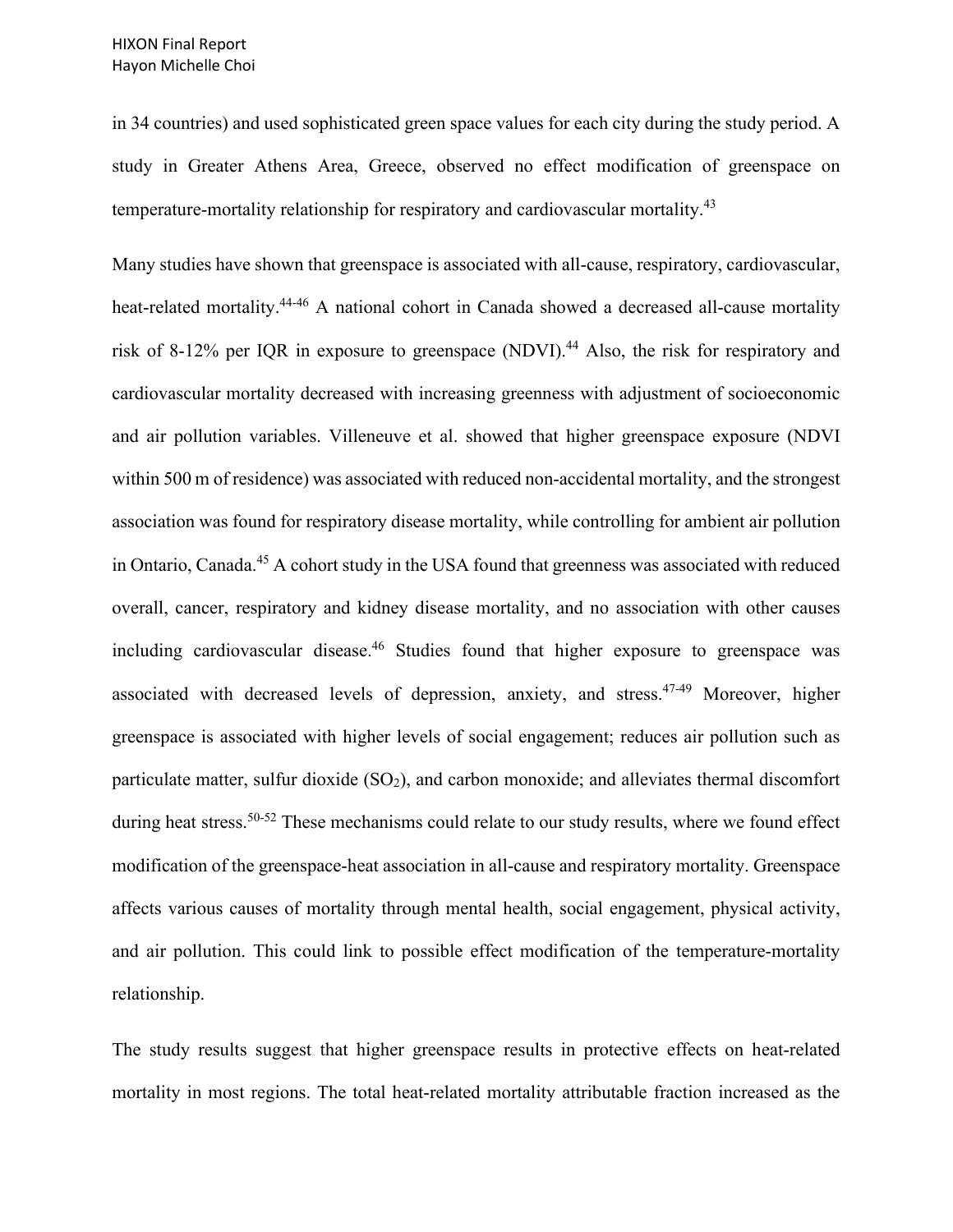greenspace level decreased. However, this relationship could have geographical variability. UK and Canada with the lowest mean temperatures (16.34°C and 17.29°C, respectively) had a relatively small attributable fraction related to heat compared to other countries, and countries in Europe (Spain, France, and Italy) showed a high attributable fraction with a low greenspace level. Hot regions, such as Thailand and Brazil, had an average heat-related mortality attributable fraction (0.27 and 0.19, respectively) with moderate greenspace level (EVI: 0.41, 0.28; NDVI: 0.57, 0.48). Since our dataset includes various climate regions and countries, these findings could contribute to efforts to estimate the global impact of climate change in different greenspace level settings.

There are some limitations to this study. Observation periods and data collection procedures are not the same in all countries. Since different countries have different protocols and logistics, and although we used government records for air pollution, all countries do not have a consistent data collection process. However, the two-stage analytical framework used in this study included indicators for countries as meta-predictors in the second-stage meta-regression, which could account for any structural difference across countries as the fixed-effects indicators. This approach was used in similar multi-city multi-country settings.<sup>42</sup> Many previous studies used a single metric for greenspace, while in this study we used EVI for our main analysis and NDVI for sensitivity analysis. Satellite measured vegetation is widely used in various greenspace studies, but these measures lack assessment of the quality of greenspace and could lack accuracy in some regions. Also, there are limitations in EVI and NDVI for representing the greenspace itself. These indexes do not cover accessibility of green space, different types of vegetation, or the specific land cover characteristics that might be an important factor. However, studies validating EVI and NDVI have shown high performance in epidemiology study settings.<sup>53, 54</sup> Also, this study did not consider the